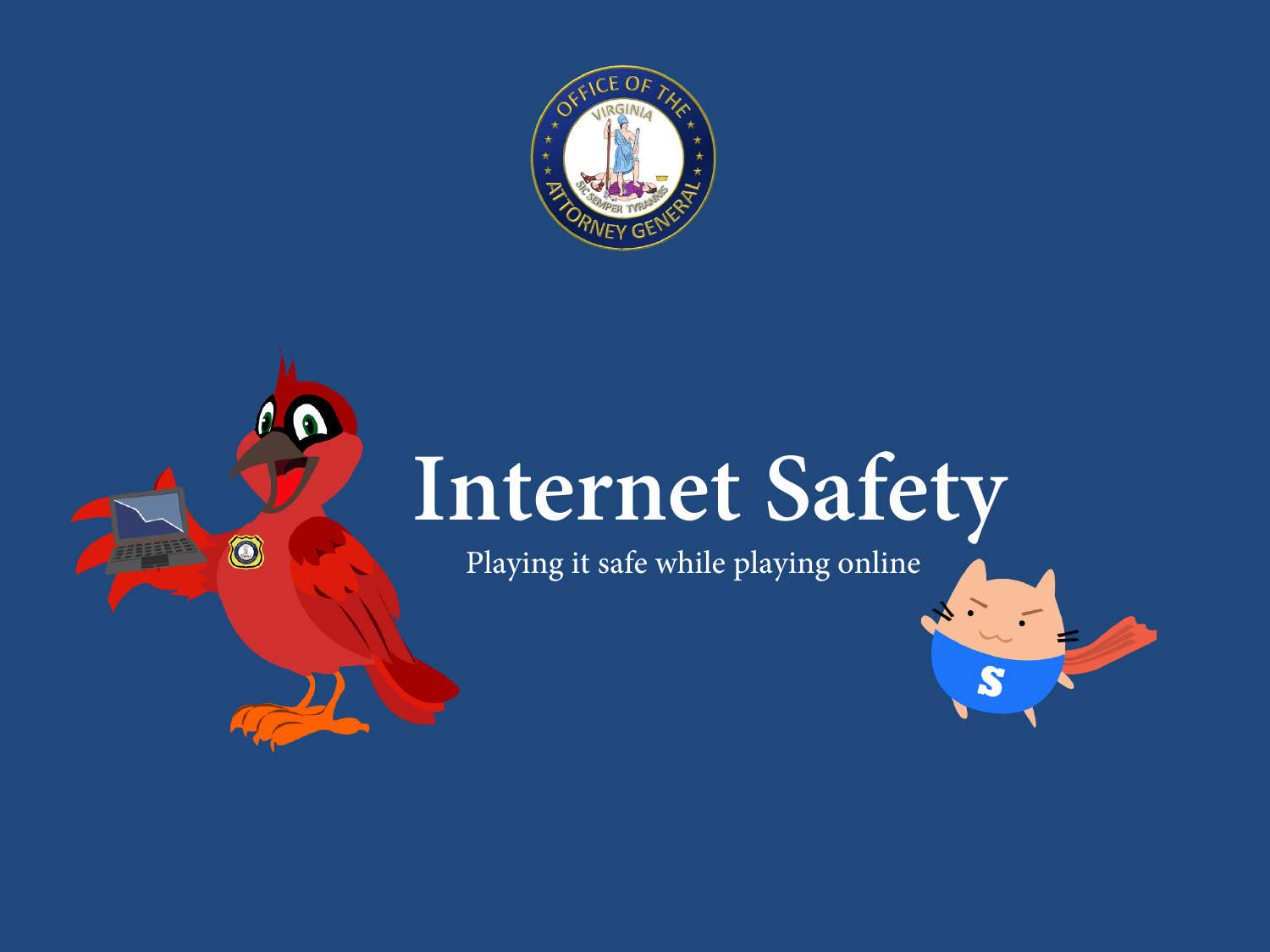Hi there kids! I am Charlie Cardinal and this is Speedy the Crime Fighting Hamster. We are here to introduce you to the basics of Internet Safety and some of the villains you need to watch out for. There are some bad characters out there, so you have to protect

> yourself. Your parents won't always be there to watch out for you, so stay sharp, learn all you can, and stay safe!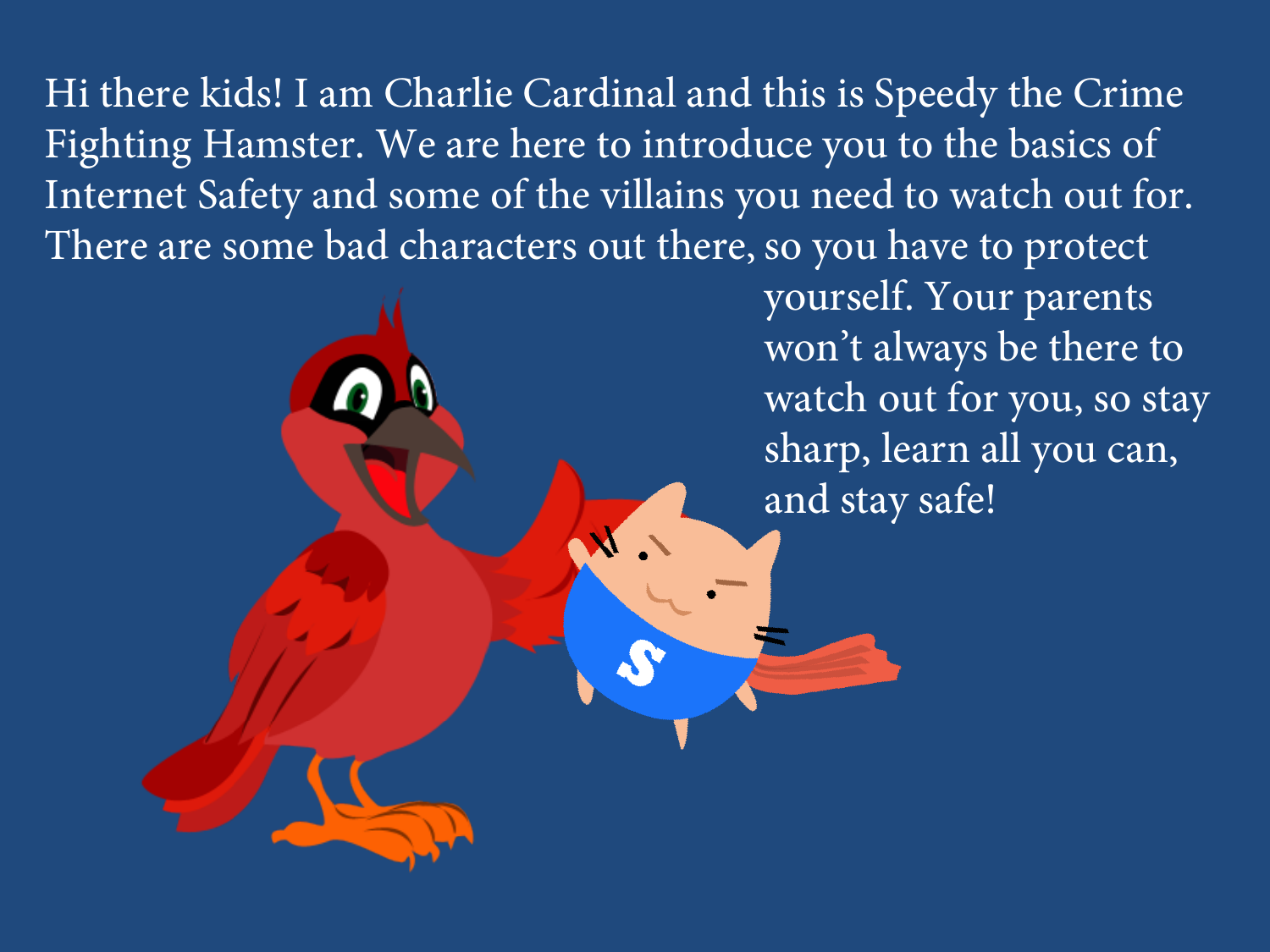## Privacy & Personal Information



Personal Information is information about you or your family such as your address, a social security number, your parent's bank account, or how much money they have.

Criminals love to get people's personal information because they can pretend to be you, or use your money to buy things.

They can also make money off of your information by selling it to others. Companies or other criminals will use your info to send you junk mail or spam emails.

Criminals learning your address can be very bad. They may break in and steal from you. Protect your safety and your belongings, by keeping your information a secret.

These bad people may even use your personal information to trick someone else in your circle of friends and family. People sometimes tell criminals things that they shouldn't if they think that they are communicating with someone they know.





Think before you click [STOP] Do you know who sent that email?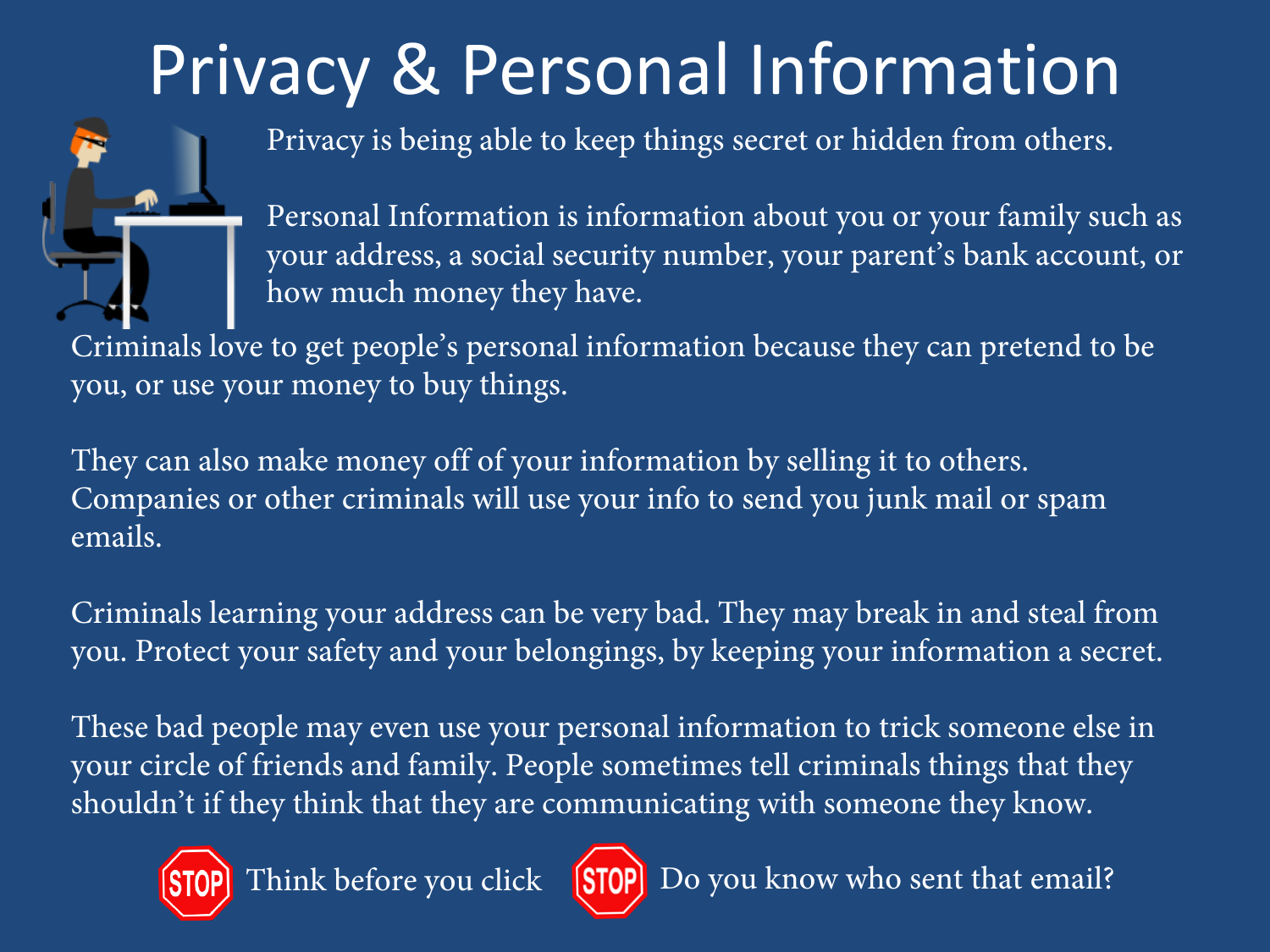#### Passwords

One of the most important things you need to learn is how to create strong passwords. A password is a code you type in to let the computer know it is really you.

Having an easy to guess password could allow someone to snoop around in your private information.

> The way to make your password strong is to never use your name or your birthday. Use something hard to guess, but easy for you to remember. Make your password at least 8 characters long, and mixing numbers, symbols, and upper and lower case letters makes the password strong just like Speedy. Avoid using the same password over and over. That way if they do figure out your password, they only gain access to one account. And never leave your passwords written down where someone can find it.

> > A great tool online that creates kid friendly passwords is the website,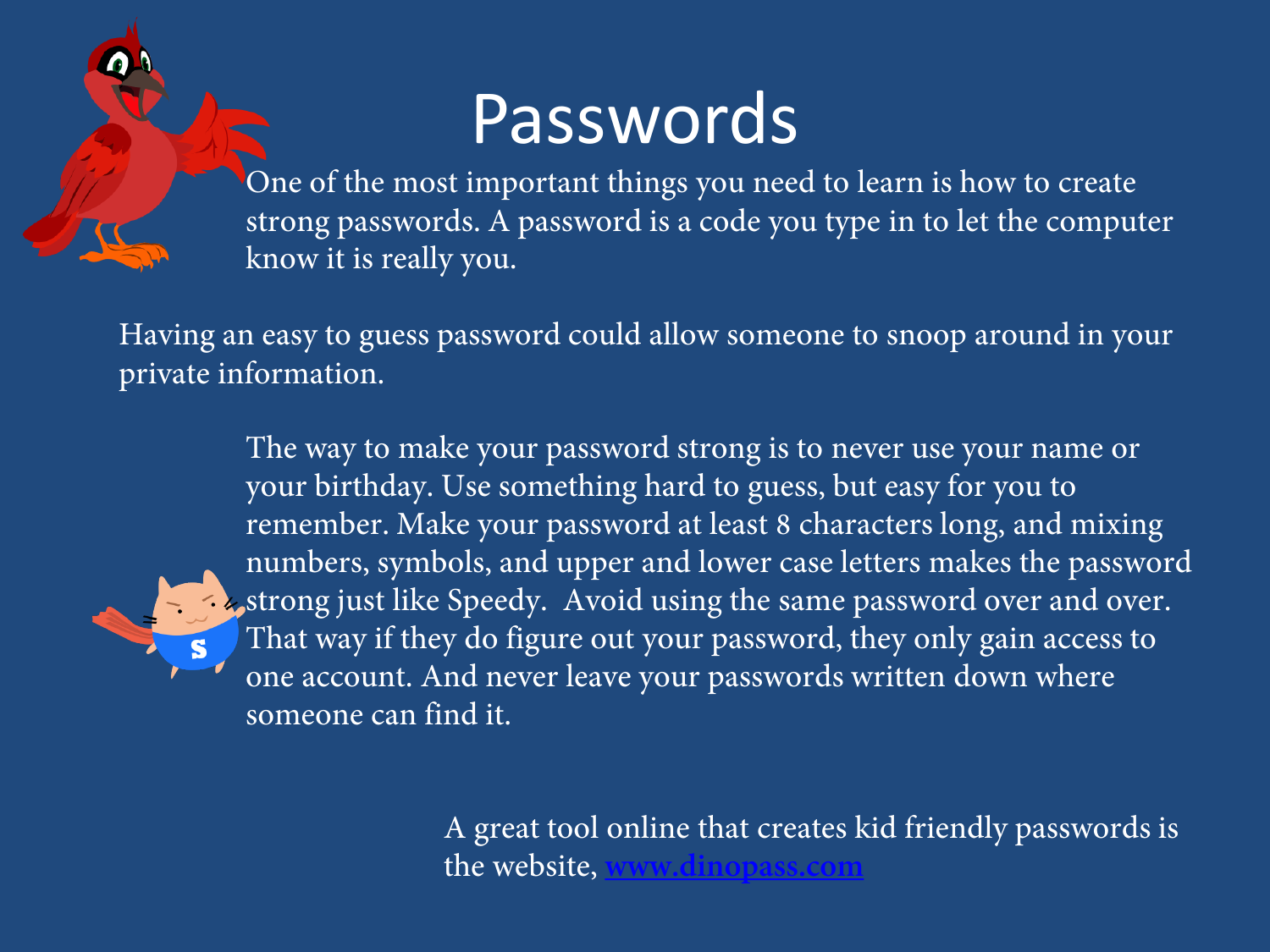

Spam is basically email that you receive from different companies or strangers that you did not sign up for. Most times it isn't from real companies and usually the sender is up to no good.

Spam emails can sometimes be a phishing scam. Phishing emails are emails that look like it is from some trusted source. A place like your bank, the IRS where taxes are collected, or some other business you shop with often. They make their email look like it is the real thing with logos, and they put links in the email baiting you to click them. Once you click the link, you could be launching a program that can damage your computer in some way or collect your personal information.

Spam emails can also use winning a sweepstakes or some other type prize to trick you into trusting the email source. After they hook you in, they inform you that to collect your prize, you must give them your credit card number.



How do you know it is spam?

Spam emails typically have a bunch of spelling and grammar errors or a mention of someone you don't know in the subject line. Don't Open It! Delete those emails right away.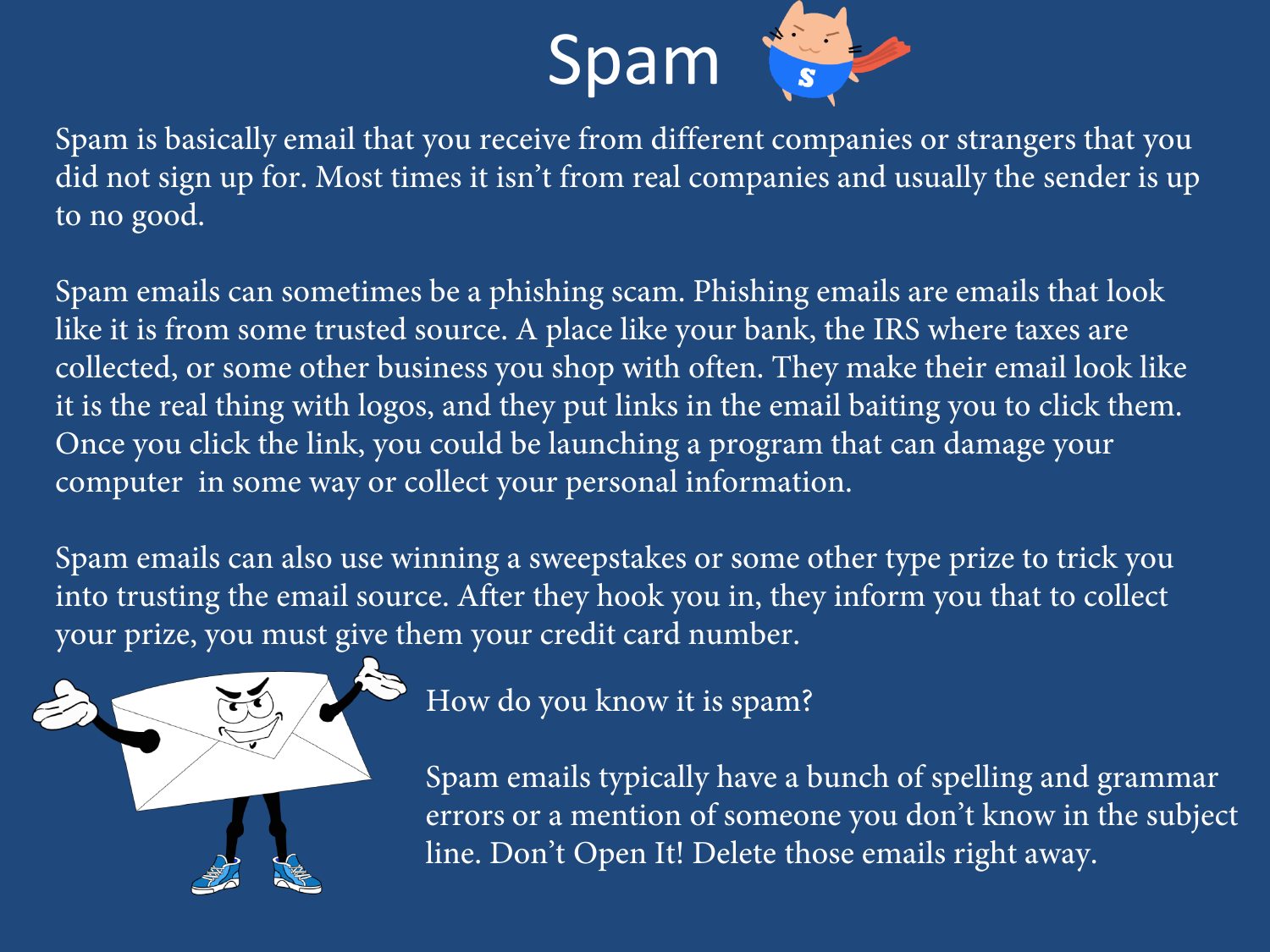



Malware is a program written with the intent to harm your computer in some way.

Programs such as this, may be waiting for you to do something(a trigger), so that it can run. This could be the clicking of the link or opening an email attachment.

When searching for free downloads online, be very careful. There are a lot of sites out there trying to trick you. They will pay to make their site get returned at the top of the list of search results. Then when you access the page, they use blinking buttons to trick you to click. The result of clicking usually ends up being your computer loaded up with malware.

Once your machine is infected, it can change browser settings, create unusual popup ads on your computer and then pass the malware on to someone else.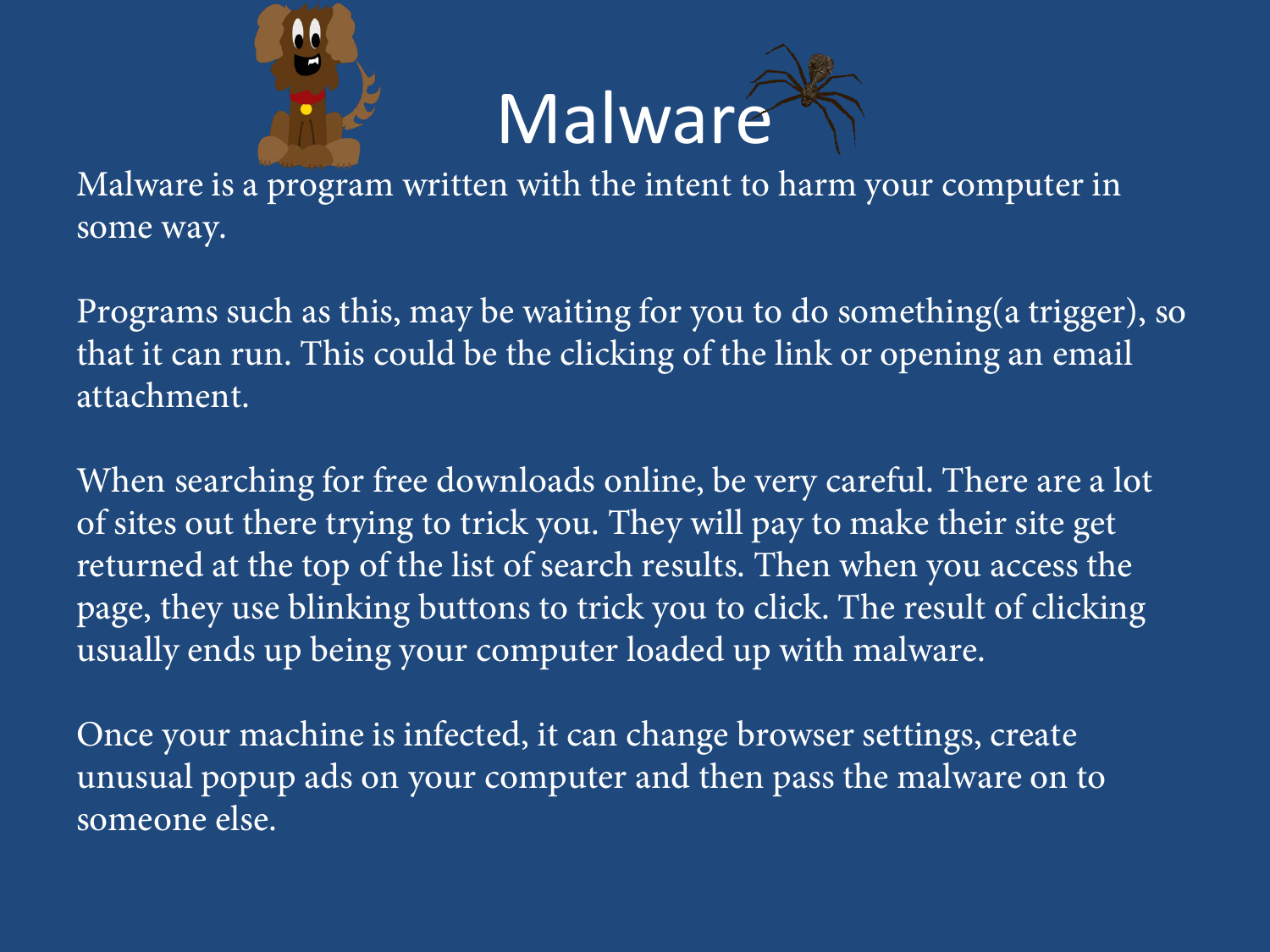

Spyware is a program that gets onto your computer through a download or a virus and it gathers information about you and sends this back to its creator.

Some of the types of information spyware might send back to home base is email addresses of you or your contacts, passwords, account numbers, and credit card numbers.

Some spyware out there records how you use your computer and what you search for online.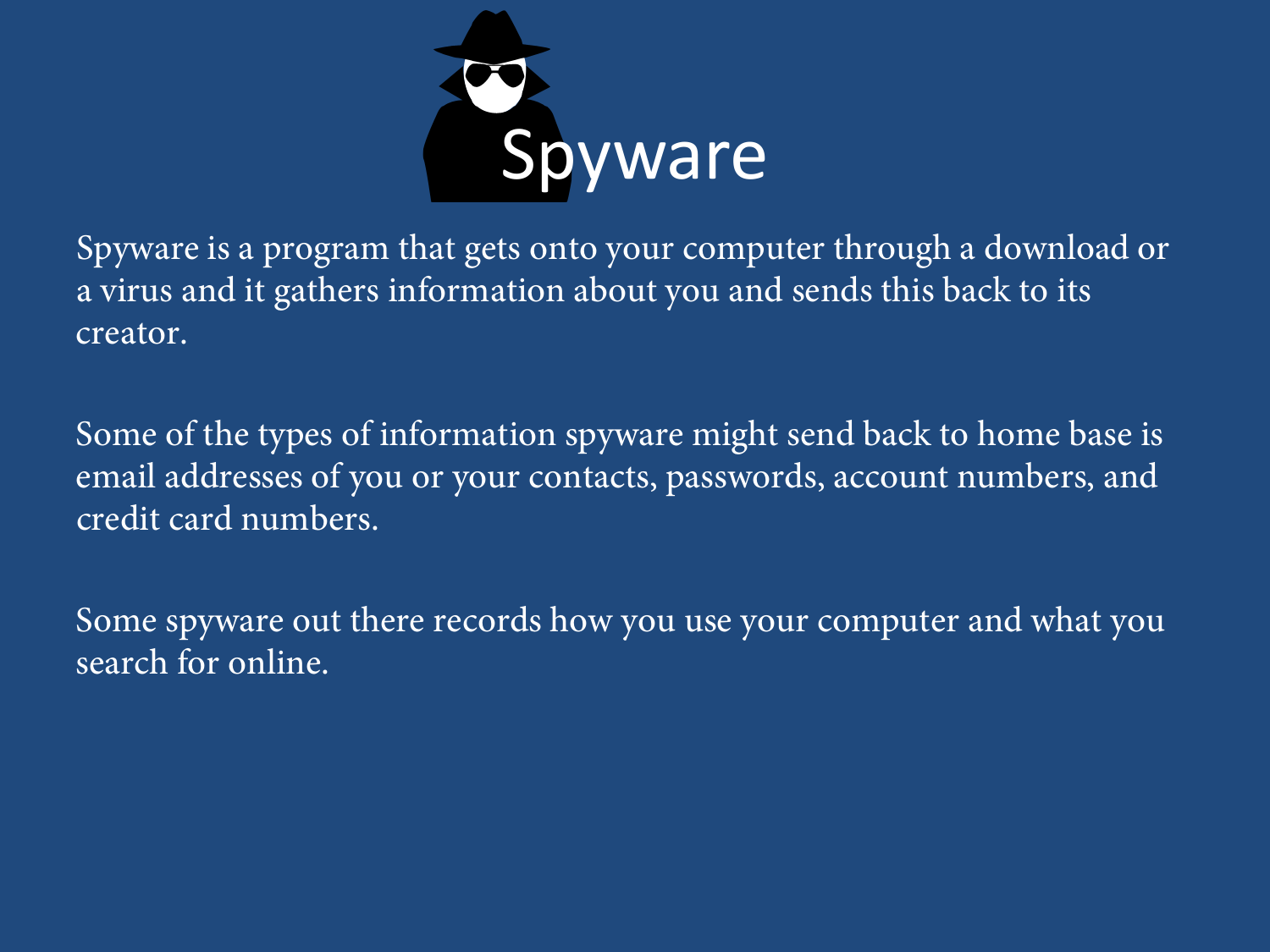## Adware

Adware is software that you are allowed to use by the author because of the advertisements that pop up occasionally during the game. Many of these type games you will find in the form of apps on your phone or devices.

Through the addition of advertisments, the developer gains some income that may supplement a discount to the user, sometimes making the software free.

Often after using the product with the ads, a consumer will purchase the software to get rid of the ads.

<http://www.pctools.com/security-news/what-is-adware-and-spyware/>

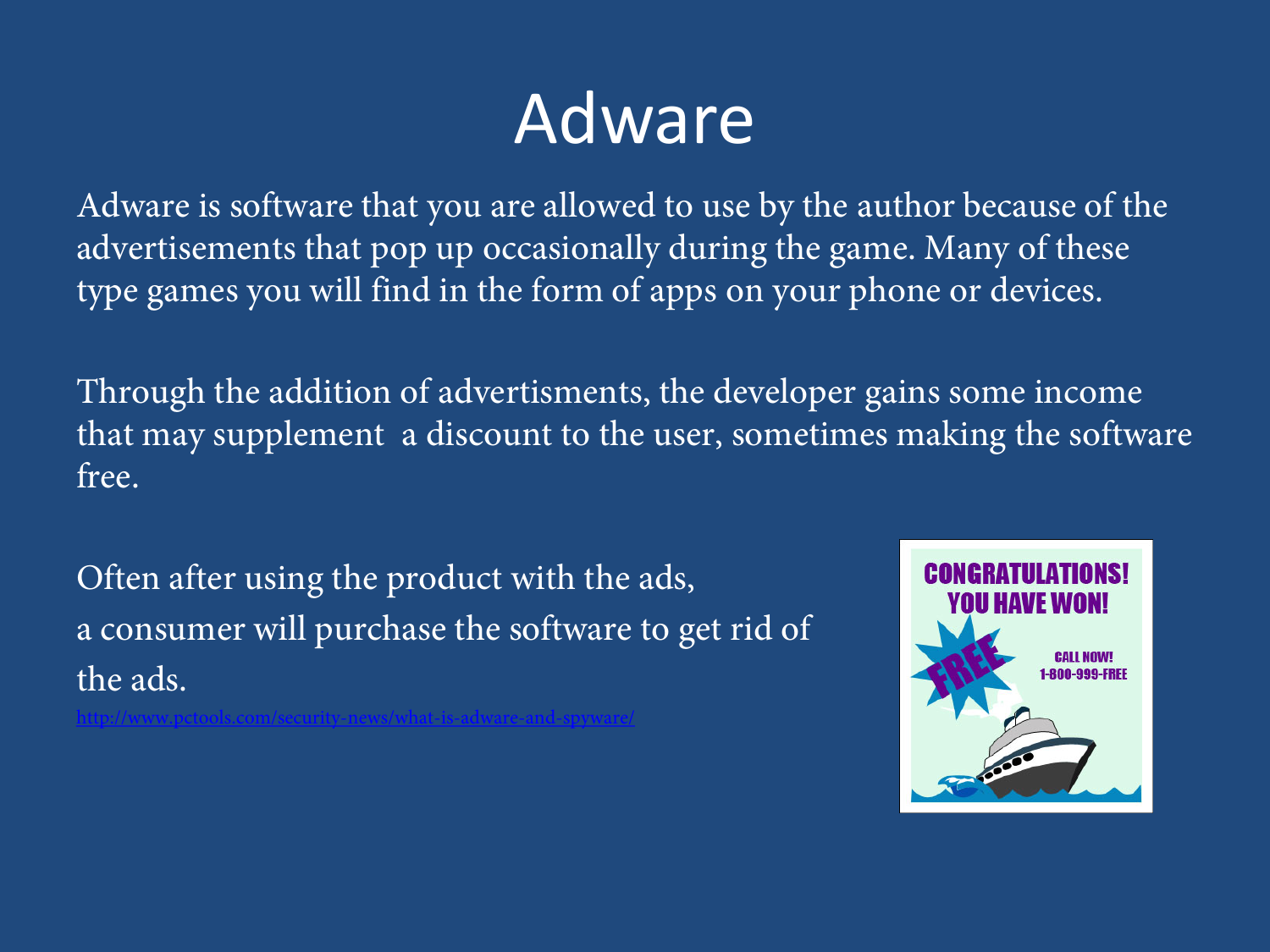### Trojan Horse

The name for the Trojan Horse virus was derived from tale of the Trojan Horse constructed by the Greeks to gain access to the city of Troy. The wooden horse was left at the gates as an offering to Athena. The horse was then wheeled into the city and out came Greek fighters hiding inside.

A Trojan horse virus is a form of malware that is dressed up as something interesting or software from a source we are familiar with. The purpose is to trick the person into installing it. This allows the creator of the Trojan to do damage to data or software on your computer. They also will set up a 'back door' or access point that allows them to access your system.

Trojan viruses don't spread by infecting other files and they cannot duplicate themselves.

<http://www.webopedia.com/DidYouKnow/Internet/virus.asp>

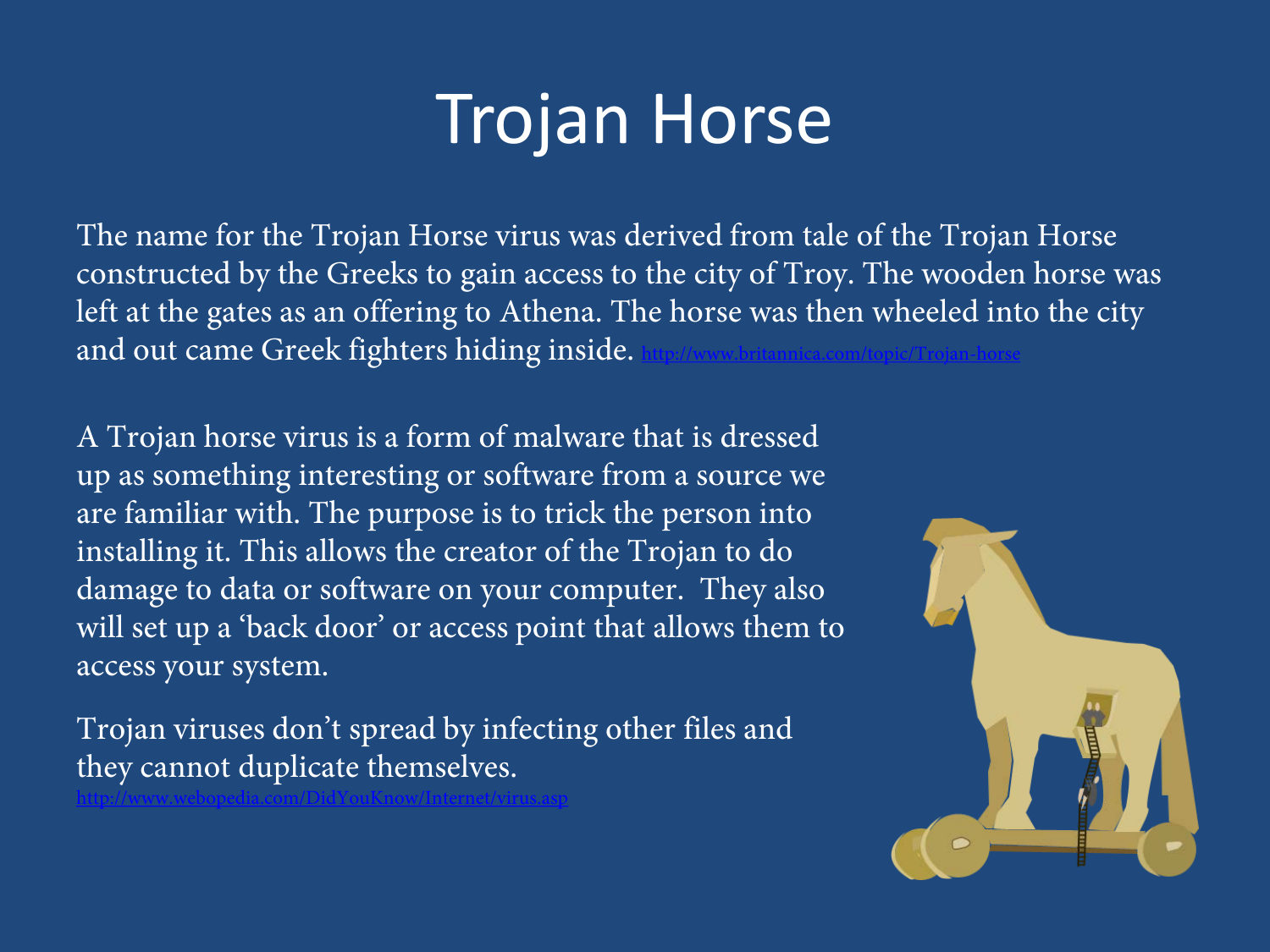## Worms

Worms are malware that can duplicate itself and spread to other computers. Worms always do something bad, even if it is just slowing things down.

Worms will frequently set up the ability for computers to be taken over by the worm's author by creating backdoors on the host computer. These computers are then called a "zombie computer". "Zombie computers" can be used to send out spam or as a shield to hide the web address of people who want to do bad things.

<http://www.webopedia.com/TERM/Z/zombie.html>

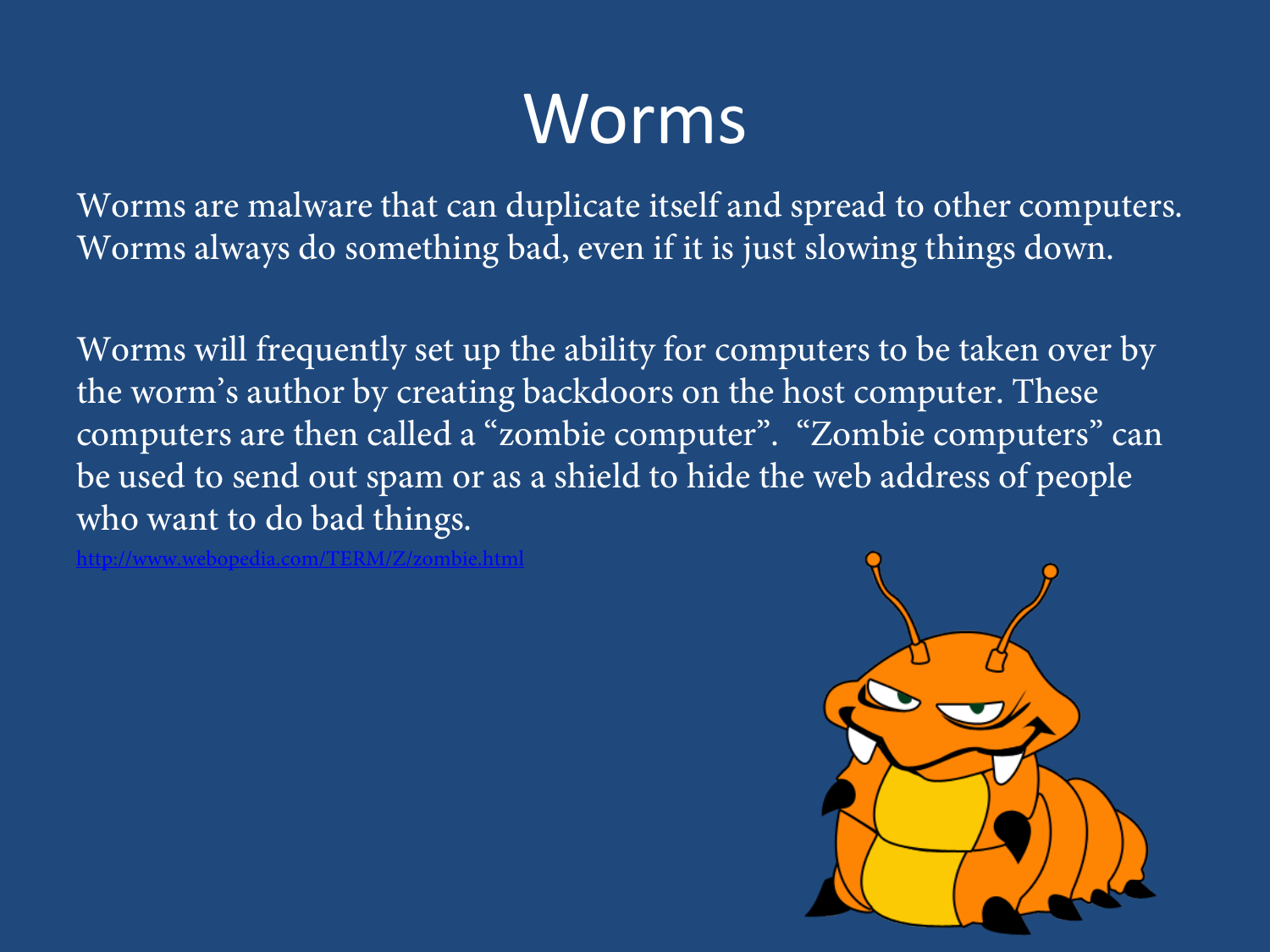

A virus is a small program that is created to spread from one computer to the next and to mess up the way your computer works.

Many times viruses hop from computer to computer via email attachments or messages. They can also hide in funny pictures(memes), e-cards, or other desirable file attachments. It can also be sent through an instant message.

A virus can corrupt your data, or worse, delete it. It can also email copies of itself to your friends.

Keeping your anti-virus software up to date is key to protecting against the latest viruses and other security threats.

<https://www.microsoft.com/security/pc-security/virus-whatis.aspx>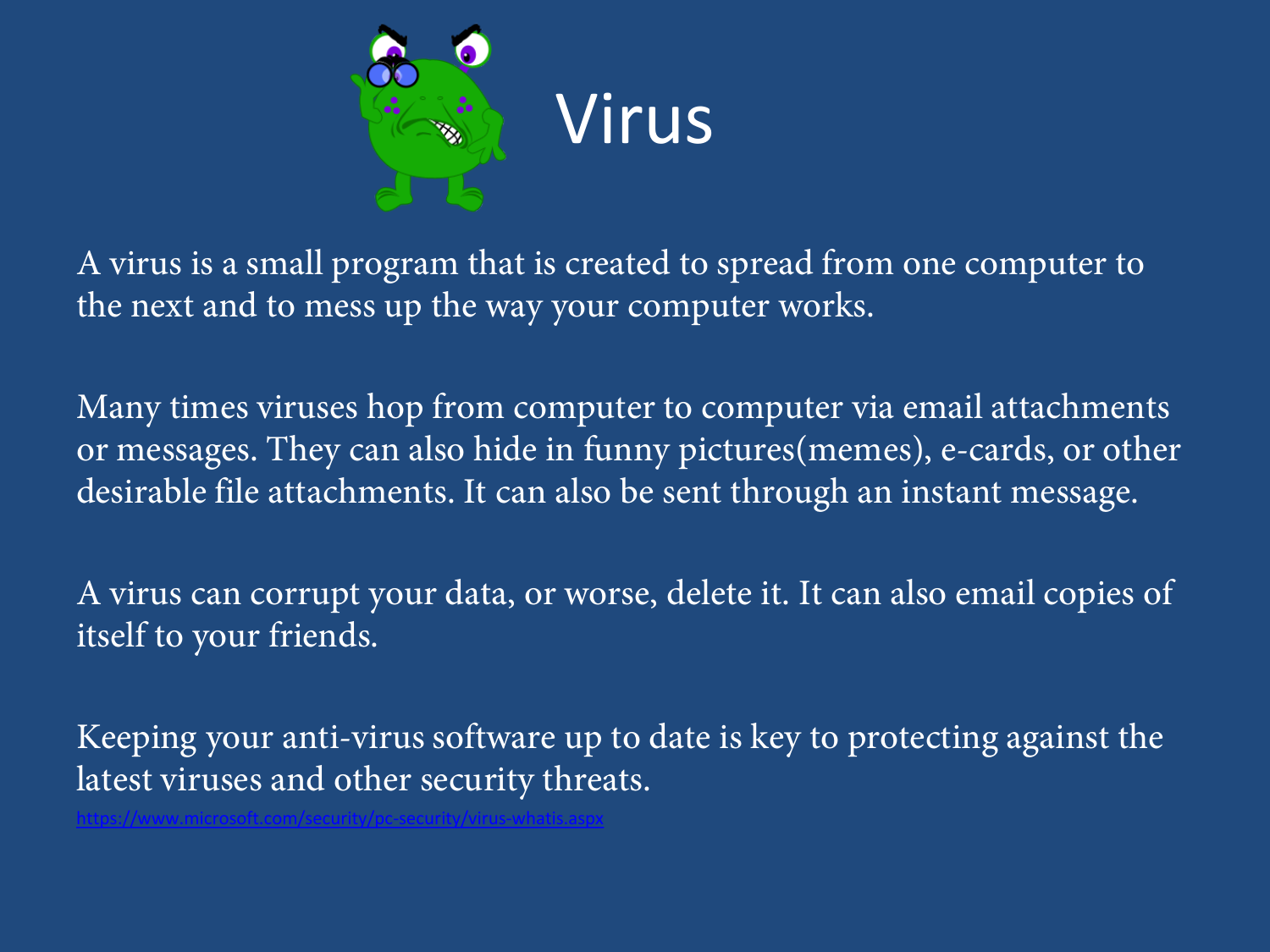### Social Media

Try

Privacy settings on social media accounts are set up as public when you first get one. Unless you want everyone to be able to look at all of your photos and other private stuff, you must go into your account settings and change this.

Something to remember is whatever you post and say on your page can be shared by your friends. Think about what you post online, BEFORE you do it. What you post, could be seen by anyone at any time depending on your settings and the friends you keep. Because we can take pictures of our screens, there is really no setting that can protect you. Think twice about what you are sharing with others, so there are no regrets later.

Make sure you know the people that you accept friend requests from. Sometimes people try to friend you to hack your Facebook account or access your contacts. Once you are hacked they will send out strange messages or friend requests to your contacts. Protect your friends and yourself by being cautious with friends and creating strong passwords for your social media accounts.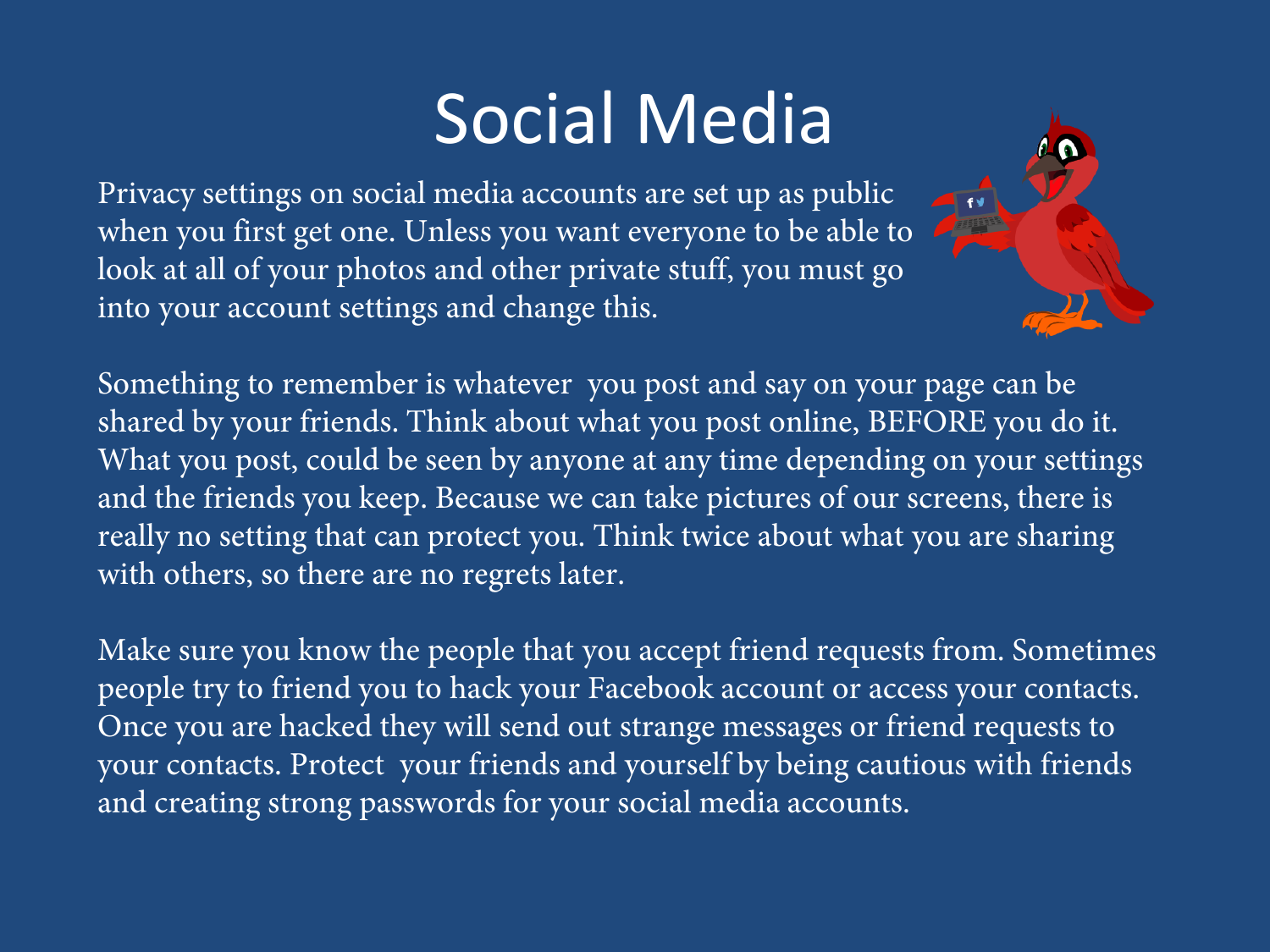## Geotagging

Geotagging is the bit of data that your electronic device packages with your picture that has information about where the picture was taken. This is something that can be turned on and off in your device and typically comes turned on until you change the setting.

[http://www.nytimes.com/2010/08/12/technology/personaltech](http://www.nytimes.com/2010/08/12/technology/personaltech/12basics.html?_r=0)

When your photo is geotagged, this gives people information about your location. Letting outsiders know where you are, can allow them to plan to steal your belongings or vandalize your home.

Consider if you post a photo every Wednesday in your outfit ready to walk to ball practice and geotagging is turned on. This shows you have a routine and gives a rough area you will be in. A predator could come and take you away.

Another issue with allowing the geotagging to occur is you don't have control of your own privacy. Everyone does not need to know where you are all of the time, keep this information private.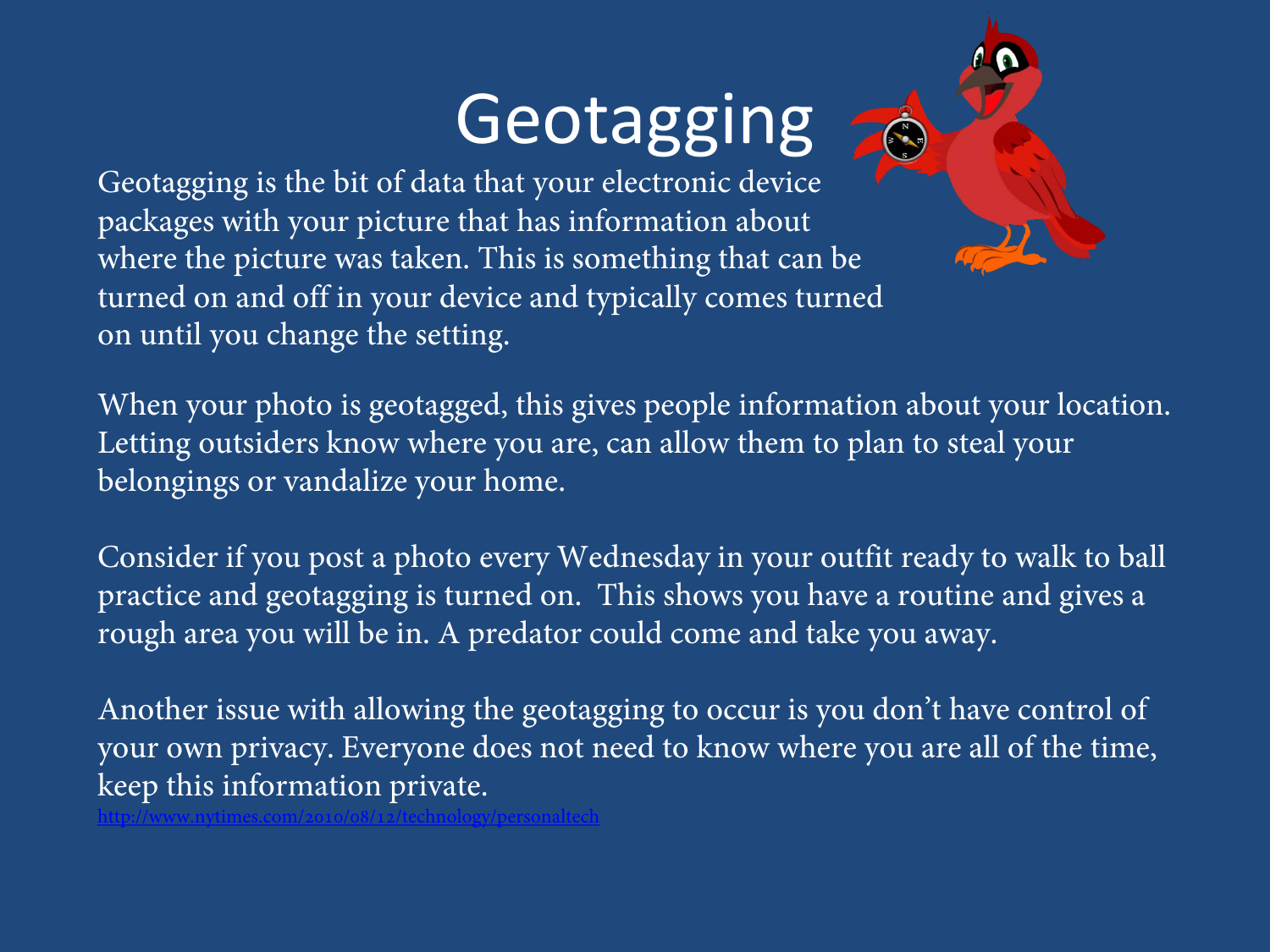

[Definition of Slander on Law.com](http://dictionary.law.com/Default.aspx?selected=1969)

Defamation: Defamation is the blanket word used for all types of untrue statements made about others.

Slander: When someone orally tells one or more people an untruth about someone, which will harm the reputation of the person it is about. It is not slander if the untruth is in writing of some sort or if it is broadcast through television or radio.

Libel: This is where someone publishes to print(including pictures), written word, online posts, blogs, articles, or broadcast through radio, television, or film, an untruth about another which will do harm to the person's reputation.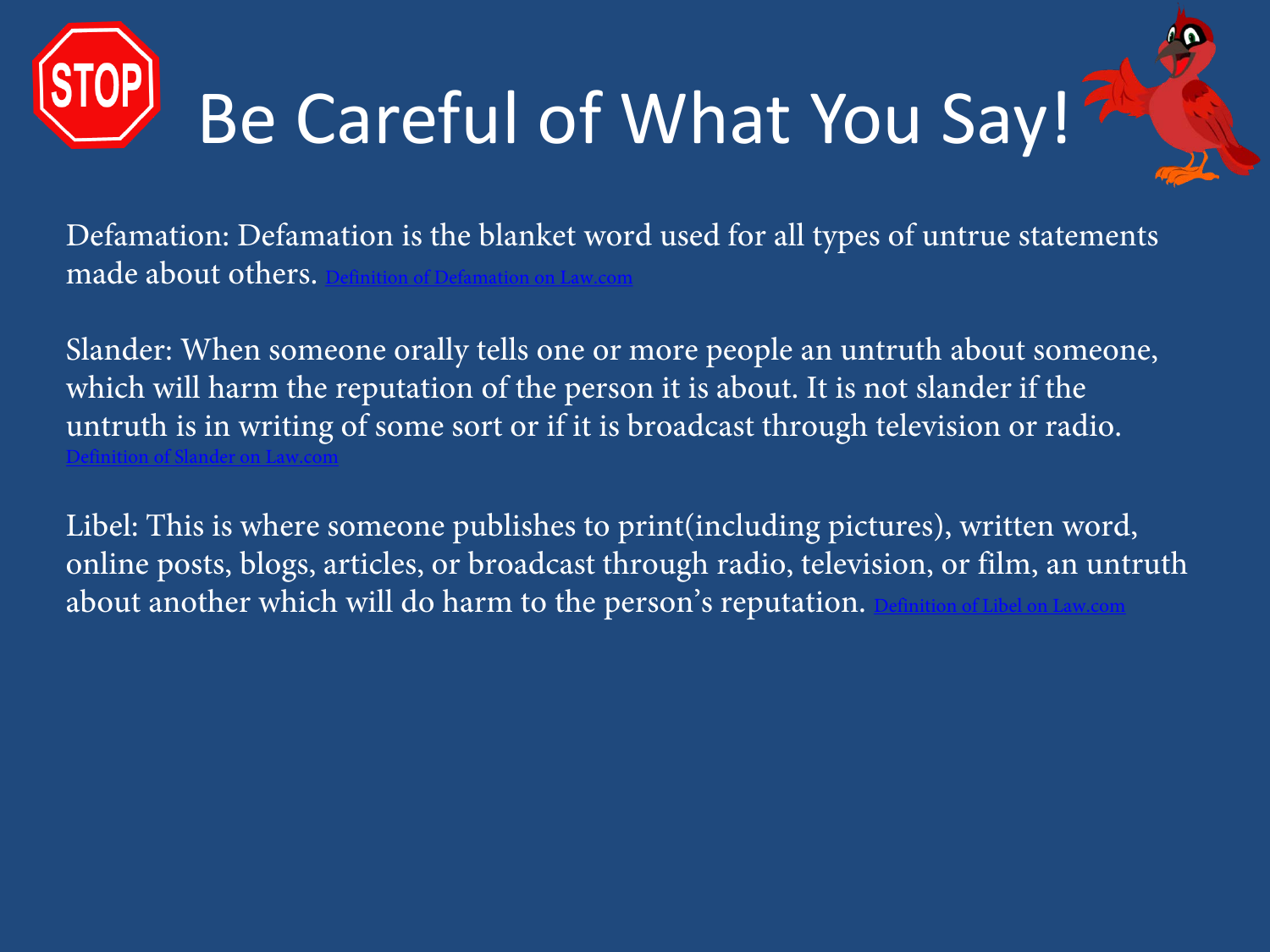## Be Careful of What You Say!



You might think you should have a right to openly complain about a company and their bad service or lousy product. Well when it comes to this, it is not always that simple. You can get sued for this and even if the judge agrees with you, you still have to pay for a defense attorney. Think twice and make sure that whatever you have to say is worth any headache you may have pop up later.

<http://ideas.time.com/2013/01/07/yelp-reviewers-beware-you-can-get-sued/>

On social media, people get into the habit of letting their emotions get the better of them and they end up speaking their minds about others online. When that person feels that this damages their character, they may opt to sue the other person for defamation. Even if their case is not successful, the stress, money, and time that you spend defending yourself is not worth it. To read more about defamatory social media posts, [click here](http://www.hg.org/article.asp?id=34430).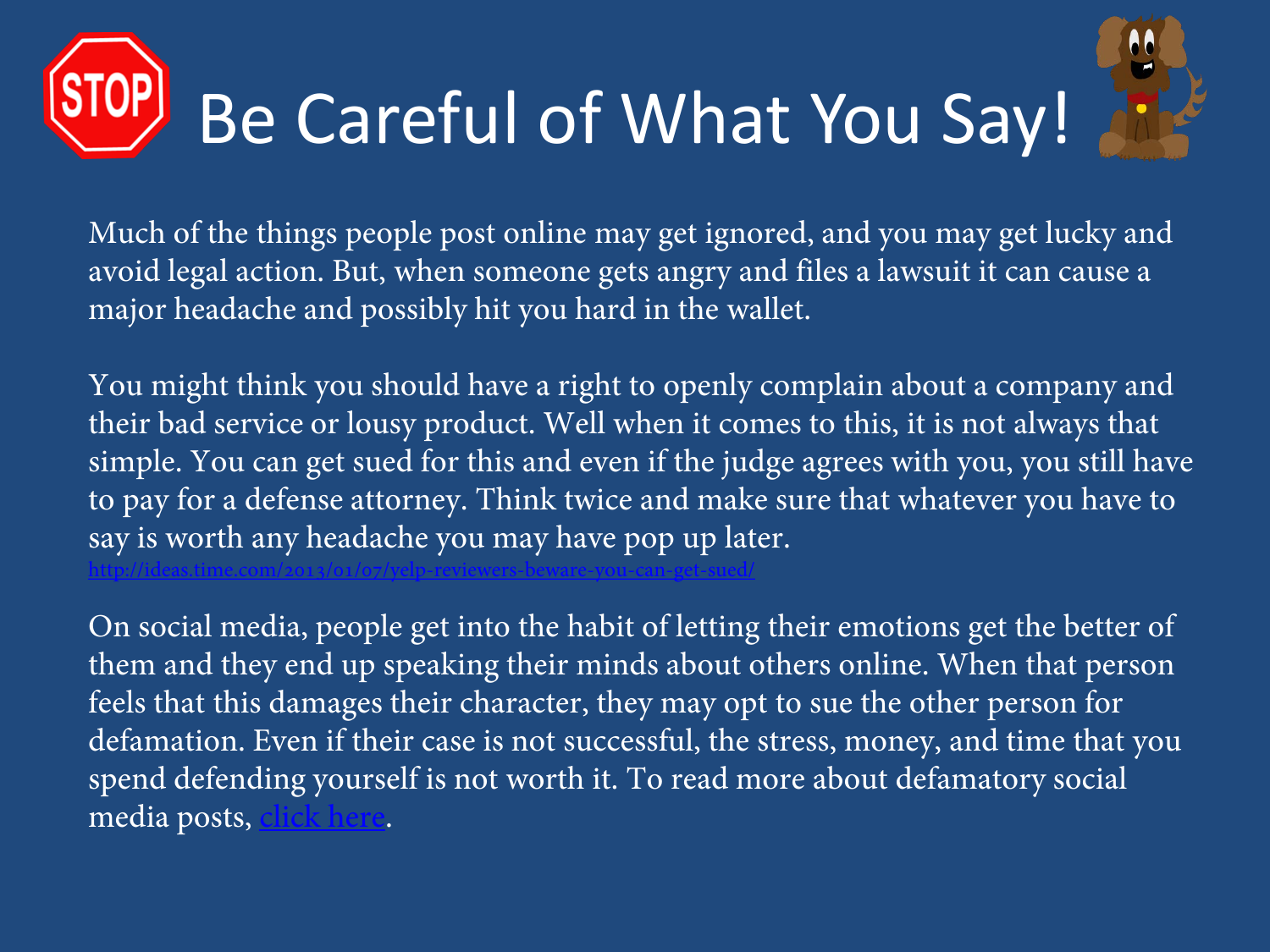## Stranger Danger Online

When you think of being on your computer or other electronic device in your own home, you probably think you are safe. Your mom is in the next room, what could happen?

Well there are people online that are up to no good. They go in chat rooms and pop up on your instant messenger, looking for someone to "groom".

What is grooming you say? Well, grooming is when a stranger(can be any age) finds someone they are interested in, usually a minor. They act really nice and maybe they pretend they are much younger than they really are, like they are a kid just like you. Then they try to get you to like them and to trust them. They may ask you not to tell anyone you are talking to them. This is not okay and is a warning sign of a possible groomer.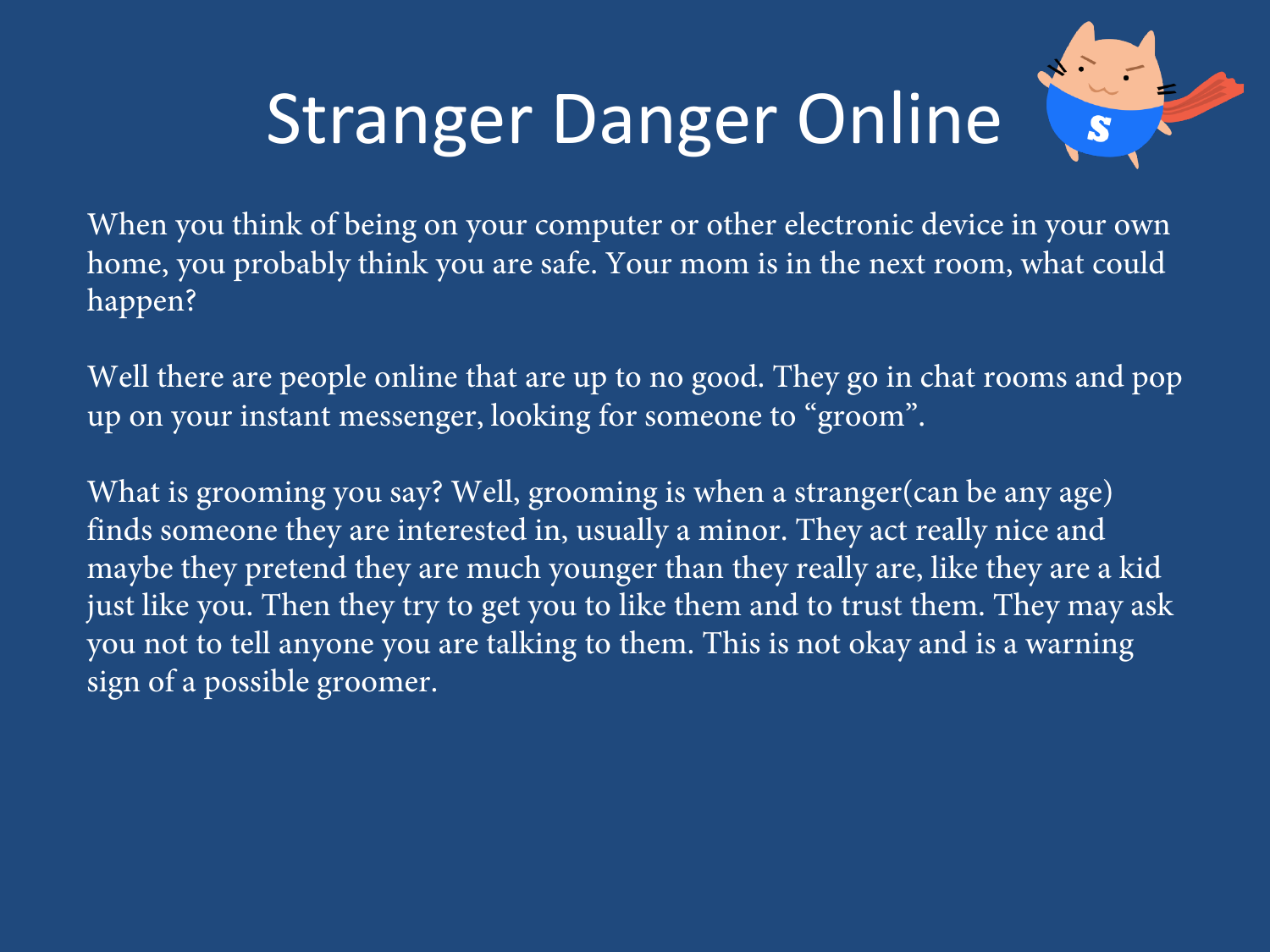#### How to Protect Yourself in Online Chats

- Choose chat sites designed for kids, such as [www.kidzworld.com.](http://www.kidzworld.com/) Kidzworld is moderated and its aim is to protect kids from unwanted requests and online bullying.
- Beware of people you don't know. If they are asking too many questions or being too friendly they may be up to no good.
- If someone asks you to send them a picture or sends you a picture or video that is inappropriate, tell an adult or report them to the site moderators.
- Don't give out personal information to strangers online
- Don't tell strangers where you live or give them your telephone number
- Don't send strangers pictures of you or others
- If you are being bullied or threatened online, tell an adult or someone you trust

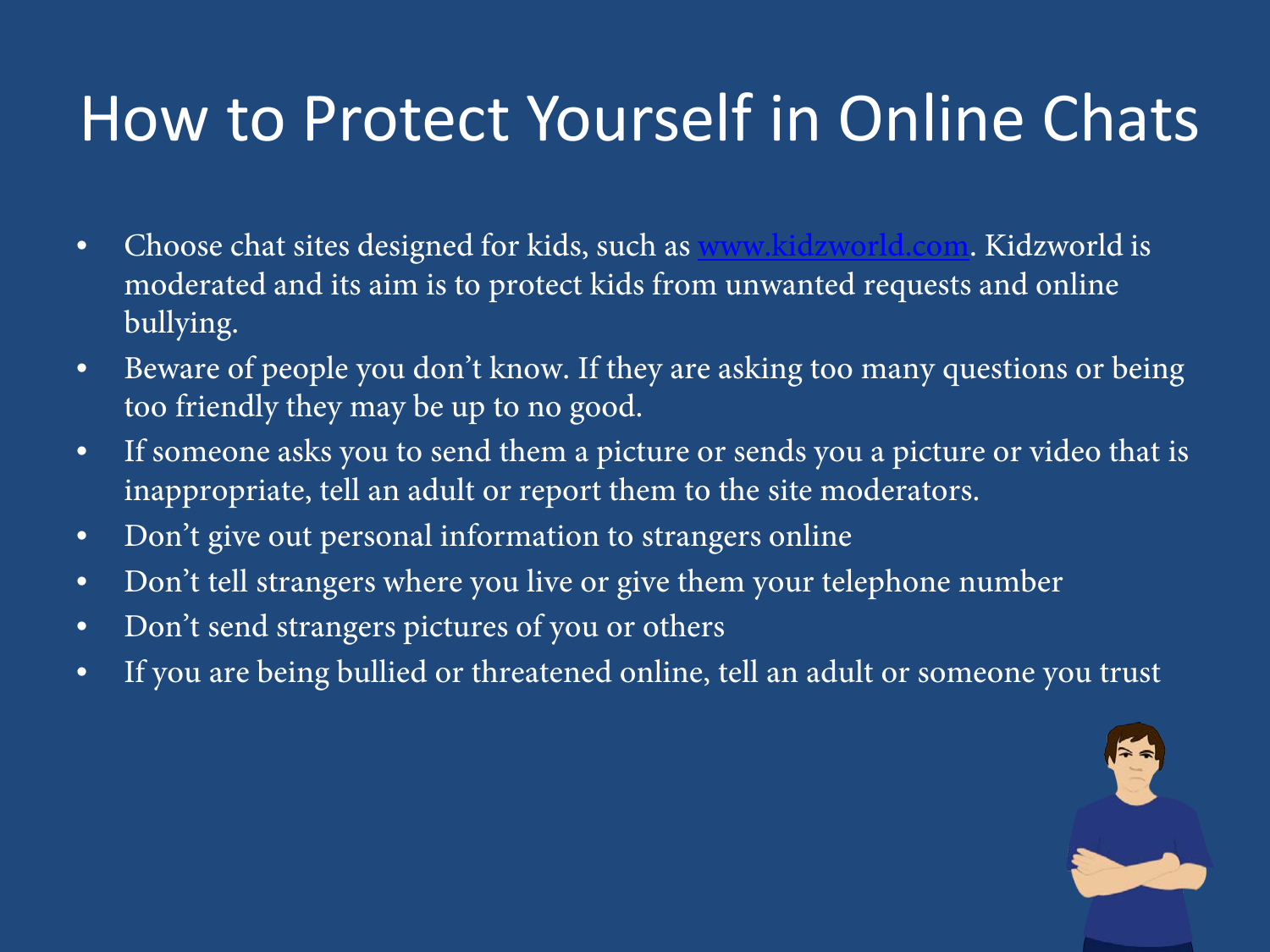

- Cyberbullying is the **willful and repeated harm** inflicted through the use of computers, cell phones, and other electronic devices.
- Using PhotoShop or other tools to create harassing images.
- Posting jokes about another person on the internet
- Using the internet to entice a group to physically harm another person.
- Making threats online using IM, email, social networking sites, or other electronic devices.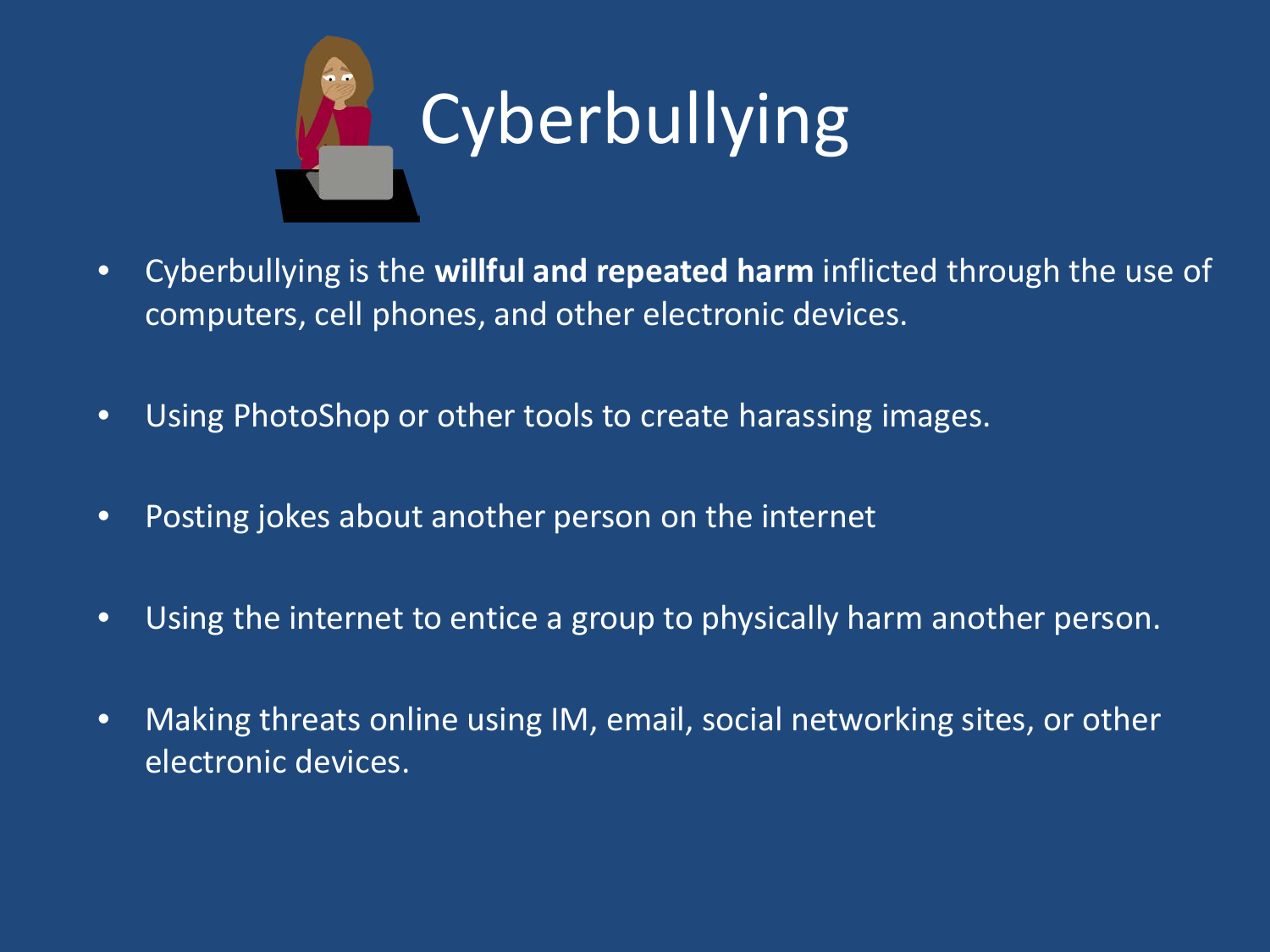# Consequences of Cyberbullying

Anything that you write, pictures that you post, or videos that you upload can be used by your school to **suspend** you.

College students have been removed from their athletic teams and lost college funding for writing negative comments about their coach.

When applying to colleges, they will search online to see what kind of person you are. They can deny you access if they don't like what they find.

When businesses are looking at people to hire for a job they will many times use social media to see what kind of person they are. Mean or inappropriate type posts can prevent you from getting the job you desire.

Cyberbullying can also be considered a crime and participating in this type of behavior can land you in big trouble.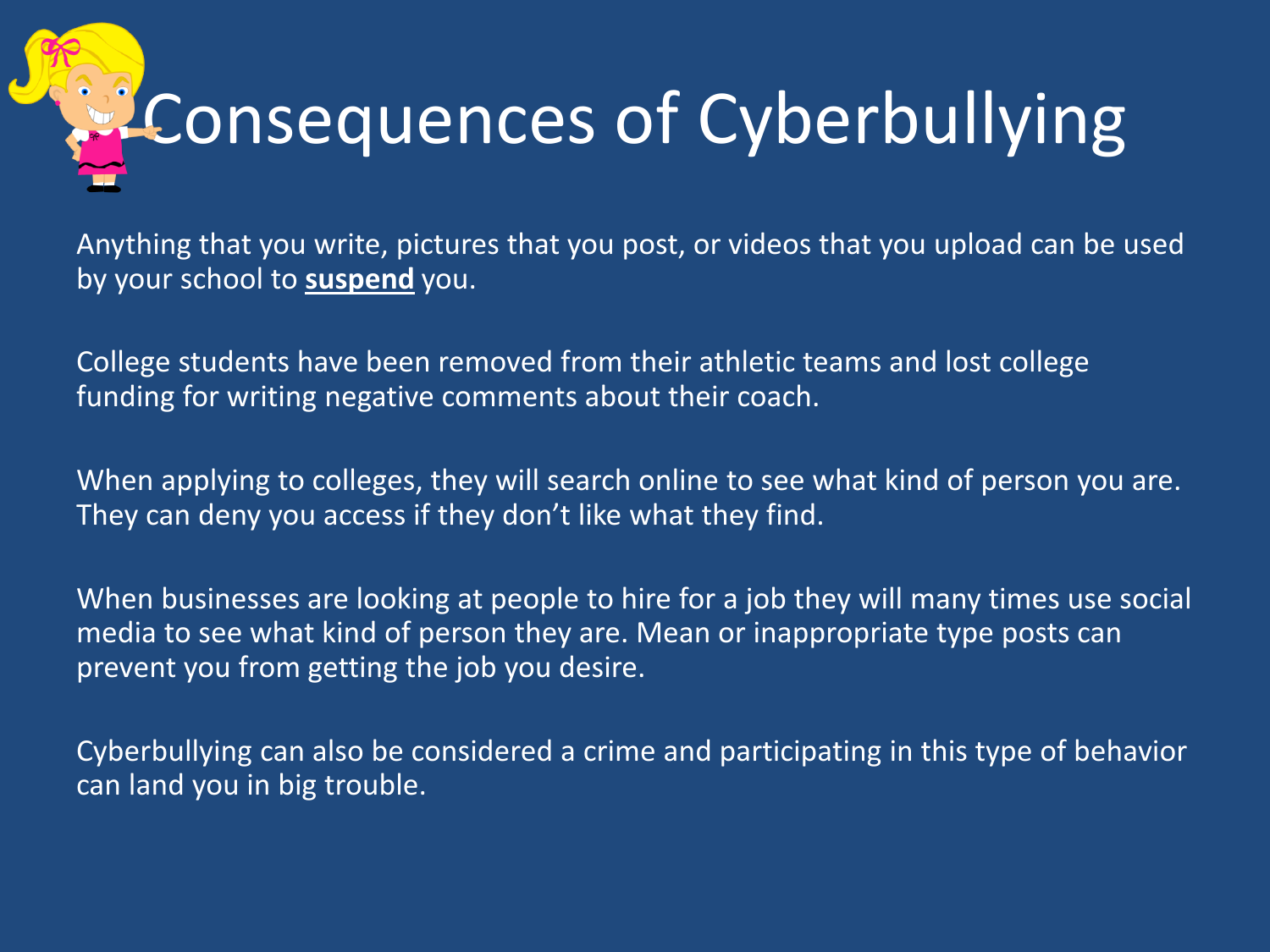## Consequences of Cyberbullying

- § 18.2-152.7:1. Harassment by Computer; Penalty makes cyberbullying a crime.
- Carries a \$2500 fine and punishable by up to **12 months in prison**.

There are many websites designed to inform and decrease the number of bullying cases we see each year. The U.S. Department of Health and Human Services has created a website with lots of resources to help combat bullying of all kinds - www.stopbullying.gov If you experience cyberbullying or witness it, tell someone such as a school counselor, teacher, or a parent.

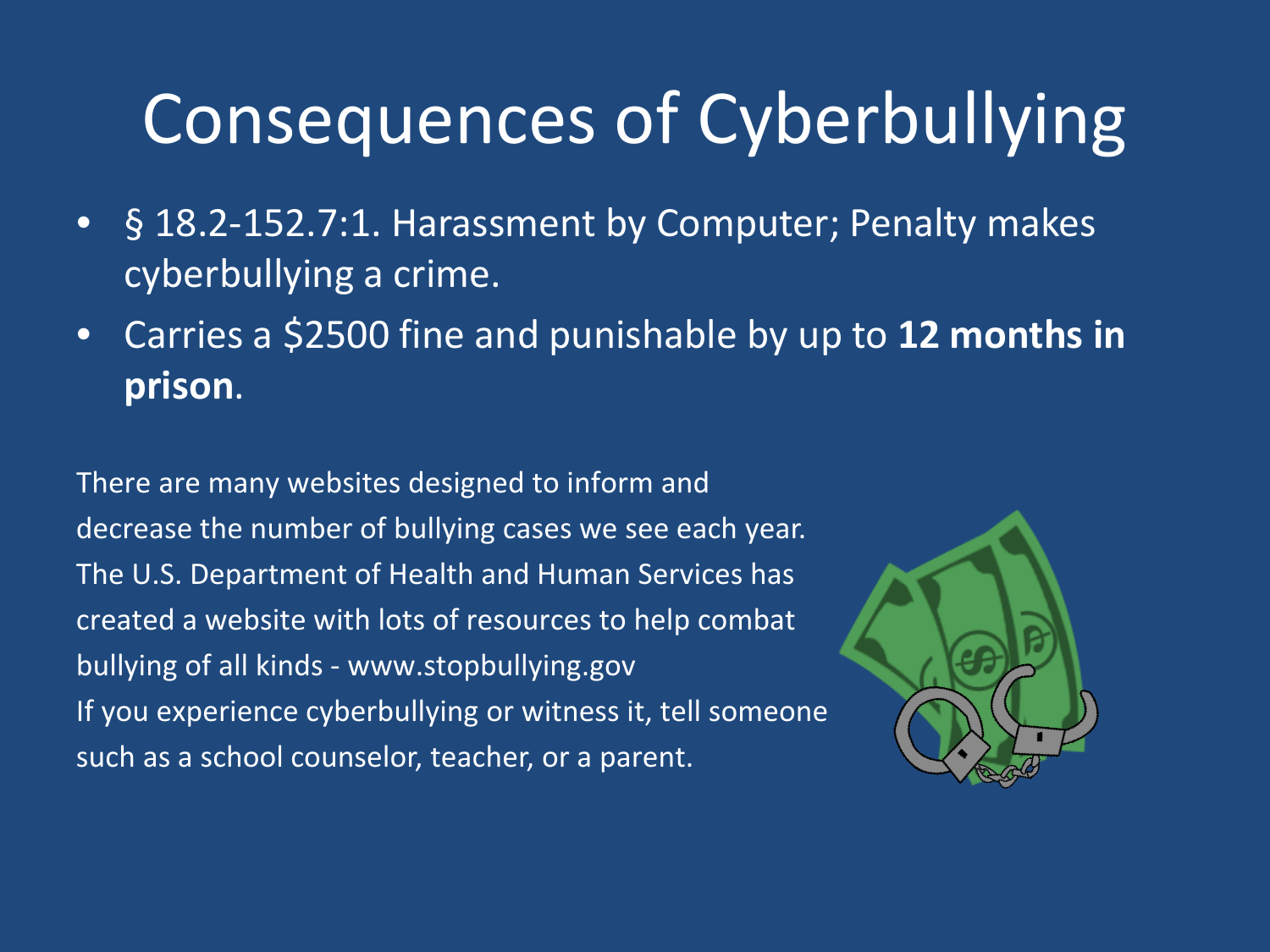

## The Effects of Cyberbullying

- Victims feel depressed, sad, angry, and frustrated.
- Victims become afraid and/or embarrassed to attend school.
- Can lead to low self-worth, family problems, academic problems, school violence, and bad behavior.
- Victims can also develop thoughts of killing themselves and possibly act on these feelings.
- There are no positive effects of cyberbullying, only pain and suffering for the victims.
- The affects of being bullied can affect the victim into adulthood and prevent them from being all they can be in the future.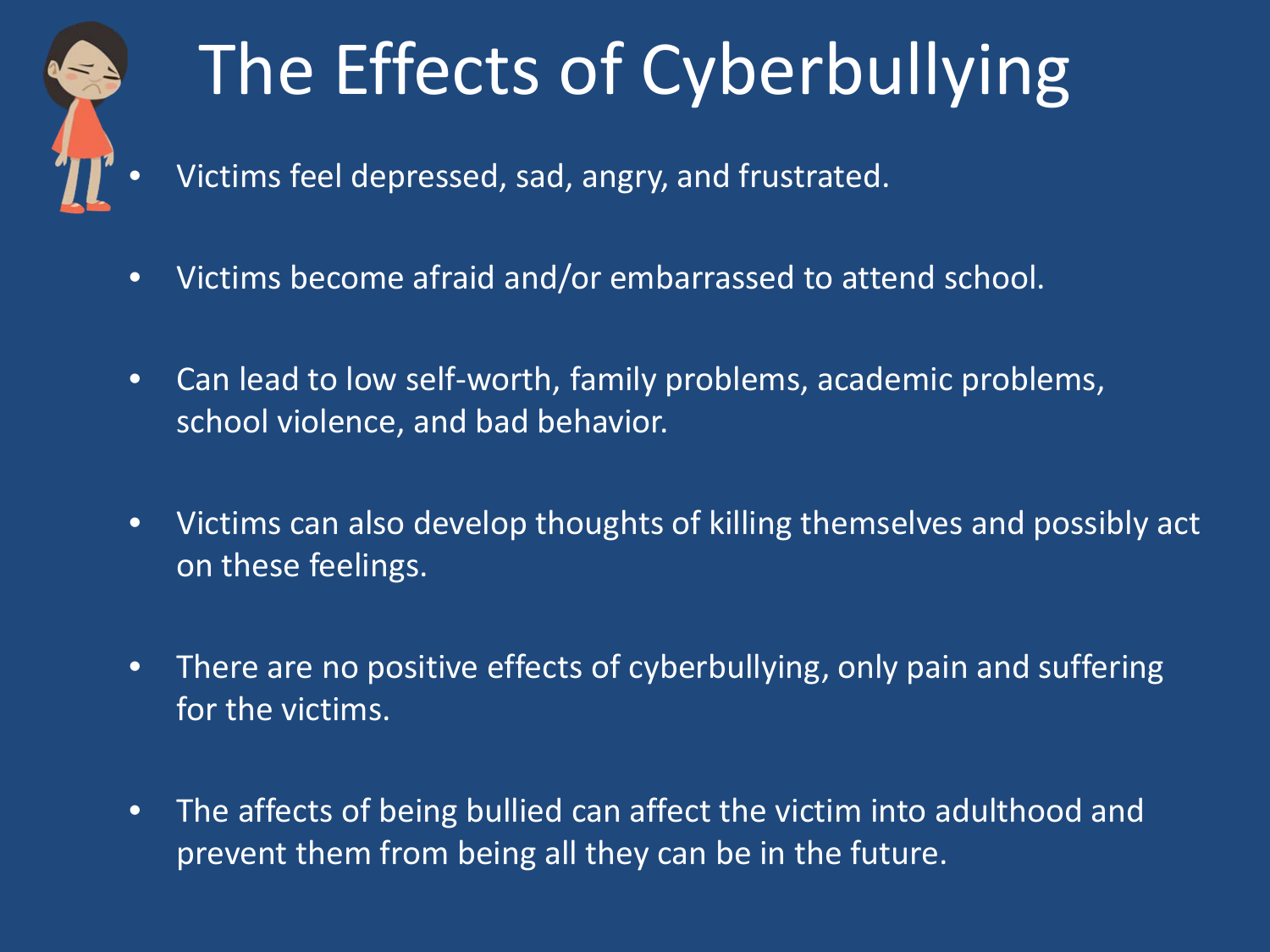## Dealing with Cyberbullying

- Never do the same thing back, 2 wrongs don't make a right
- Tell them to stop

 $\overline{\phantom{a}}$ 

- Block their access to you
- Report it to the site you are on such as Facebook or Twitter
- NEVER pass along messages from cyberbullies, stop the spread of this behavior
- Set up privacy controls and keep the bully out of your friends list
- Don't be a cyberbully yourself
- If you witness someone getting bullied, tell someone so it can be stopped. Many times the person being bullied won't tell out of fear.
- Spread the word that bullying is not cool
- Don't laugh or encourage the bully, it is not funny and it can lead to major trouble for the person doing the bullying.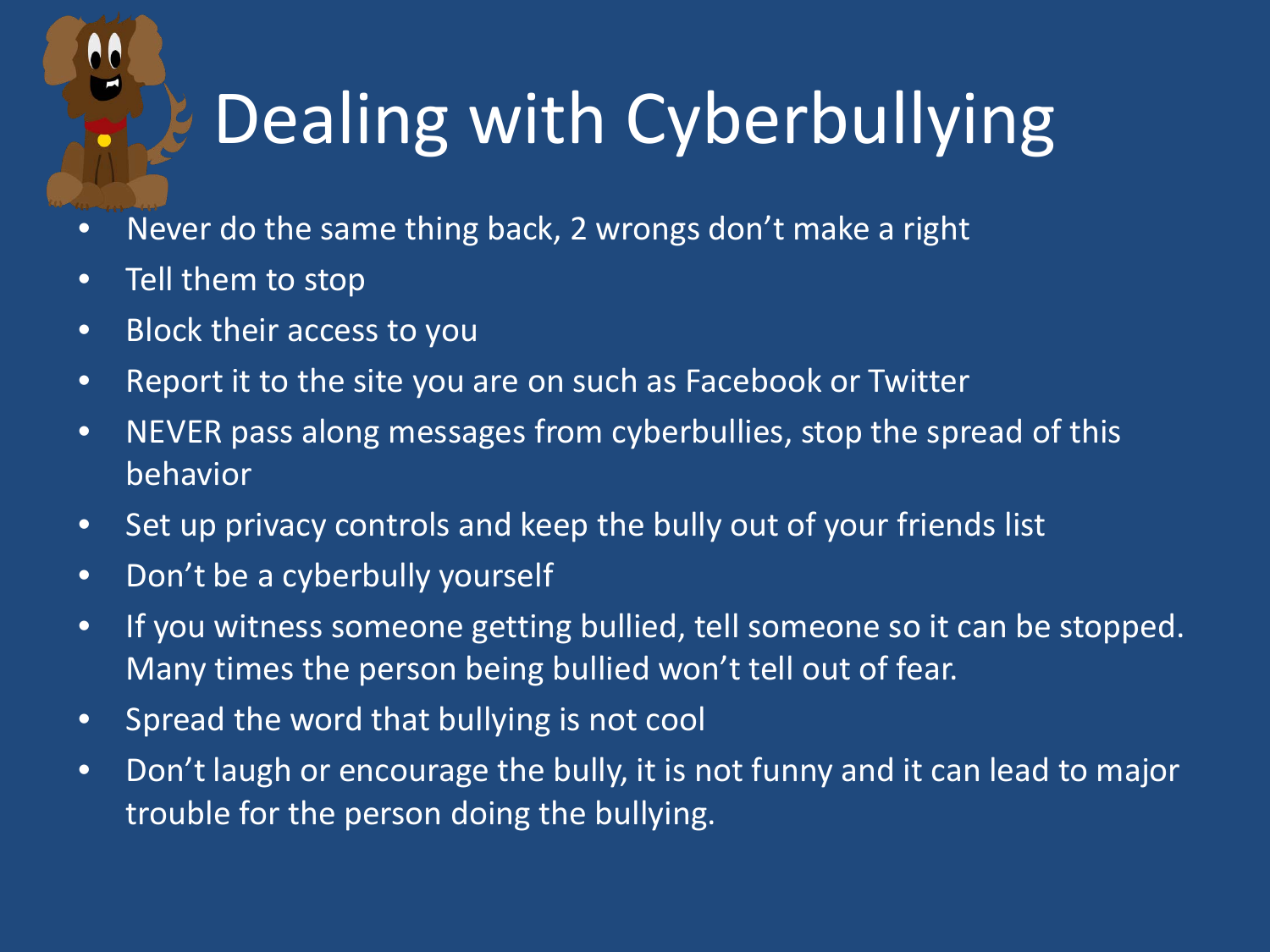

## About Sexting



"Sexting" is when someone sends or receives sexually explicit or non-PG Rated pictures or video electronically, mainly via cell phones or tablets.

The numbers on how many teens say that they have sent/posted nude or seminude pictures or videos of themselves is upsetting. 20% of teens between 13 to 19 years of age have engaged in sexting. 22% of teen girls 18% of teen boys 11% of teen girls between 13 to 16 years of age have engaged in sexting.

**Did you know that if you forward a picture of a sexual or nude photo of someone underage, you are as responsible for the image as the original sender?? You can be charged with a crime.**

**Many teens don't realize that if you send a picture of yourself that is inappropriate and that picture ends up online, it could be there forever. You can never fully delete things that end up on the web.**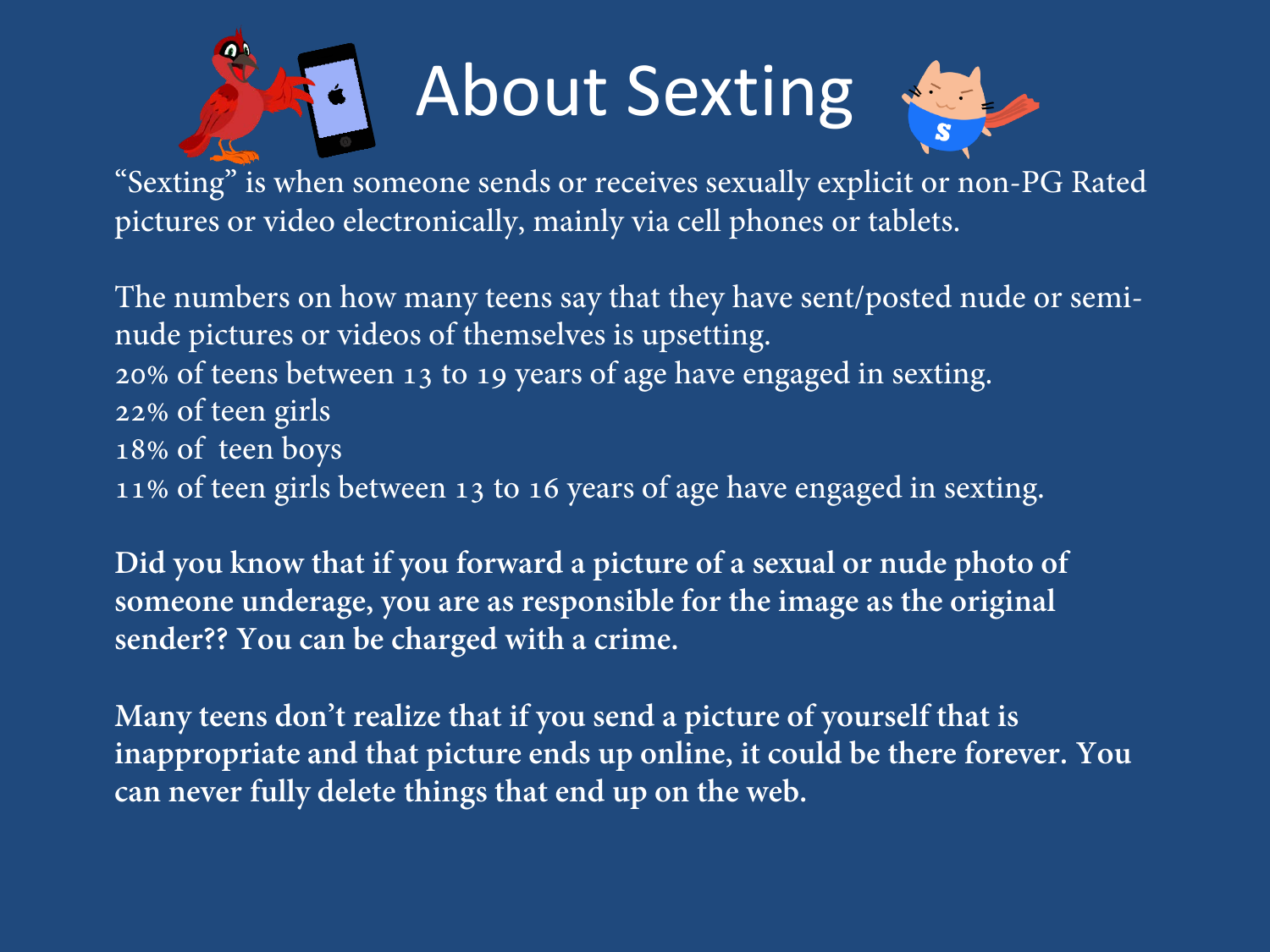

## About Sexting



There is no age minimum that protects young people from getting charged with a sexual offense.

Something that you think is okay or just a joke, might land you in a ton of trouble. For example, you might take a picture of your friend naked to embarrass them, but if they are under the age of 18, this is considered production of child pornography.

If you are sent something inappropriate, do not share it and don't delete it. Tell an adult immediately. You may feel like you are getting your friend into trouble, but you are protecting yourself and you are protecting them. They may not be thinking about the consequences or the effect this behavior can have on their future.

Anyone that gets convicted of a sex offense, will have to register as a sex offender. Sex offenders have to keep their address updated and keep a current photo with the police. The information goes on the sex offender registry where anyone can go and see your picture and where you live online.

REMEMBER: You can't control what other people do with your photos. Even if you think you are sending it to someone you can trust, they may end up surprising you. You can't trust anyone with something as private as that. Don't Do It!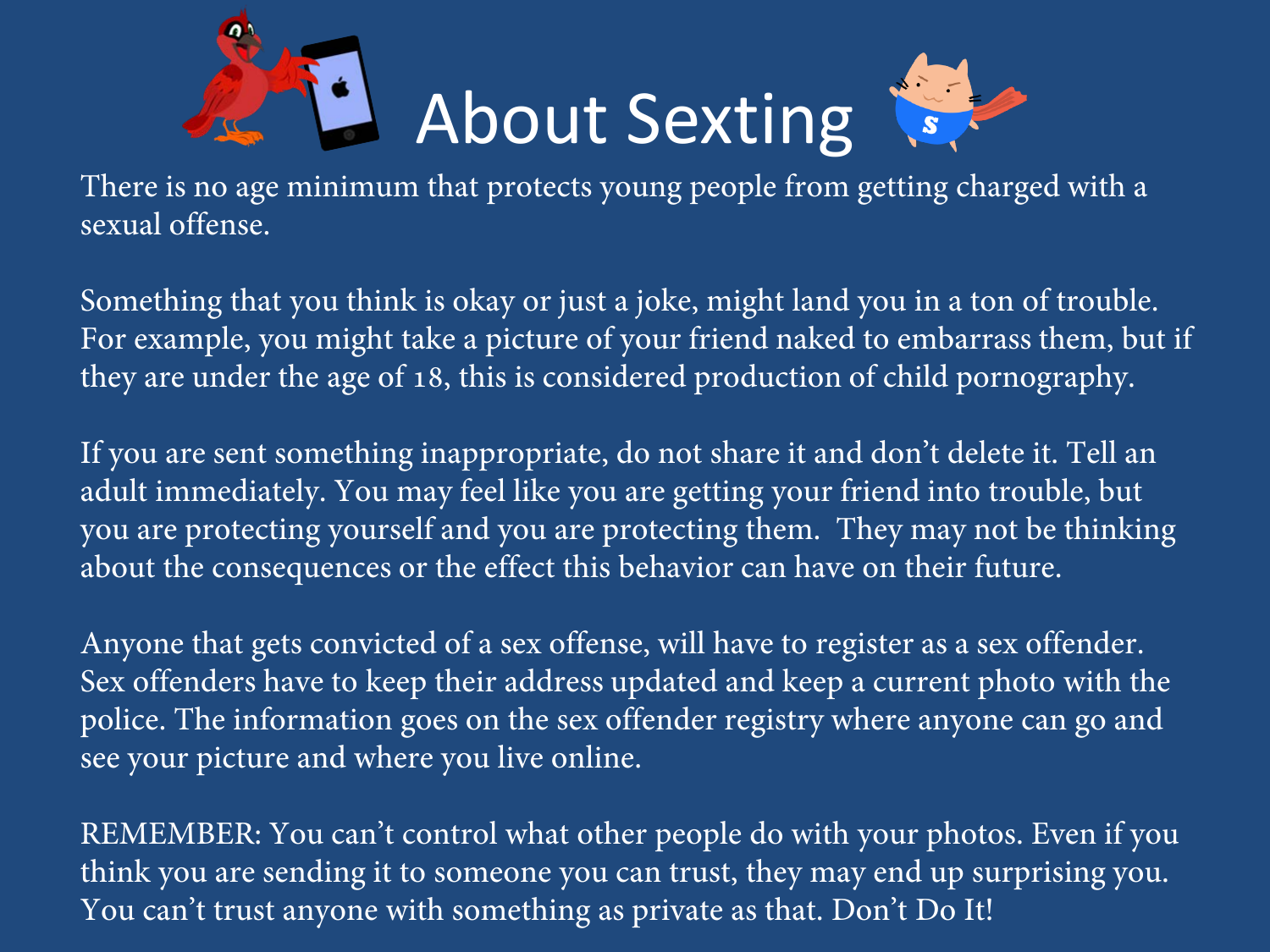## Legal Consequences of Sexting

- The Virginia Department of Education has an excellent resource with real life examples of the consequences of sexting that can be found
- The Attorney General's Virginia Rules website is designed to give Virginia Youth information on all the laws in the state. [Virginia Rules](http://www.virginiarules.com/virginia-rules/technology-and-you) has extensive information on sexting and other internet security risks.
- This article in The Virginian-Pilot tells a story of five Virginia teens getting charged with felonies for sexting and being in possession of sexually explicit photos of a minor, read more about it